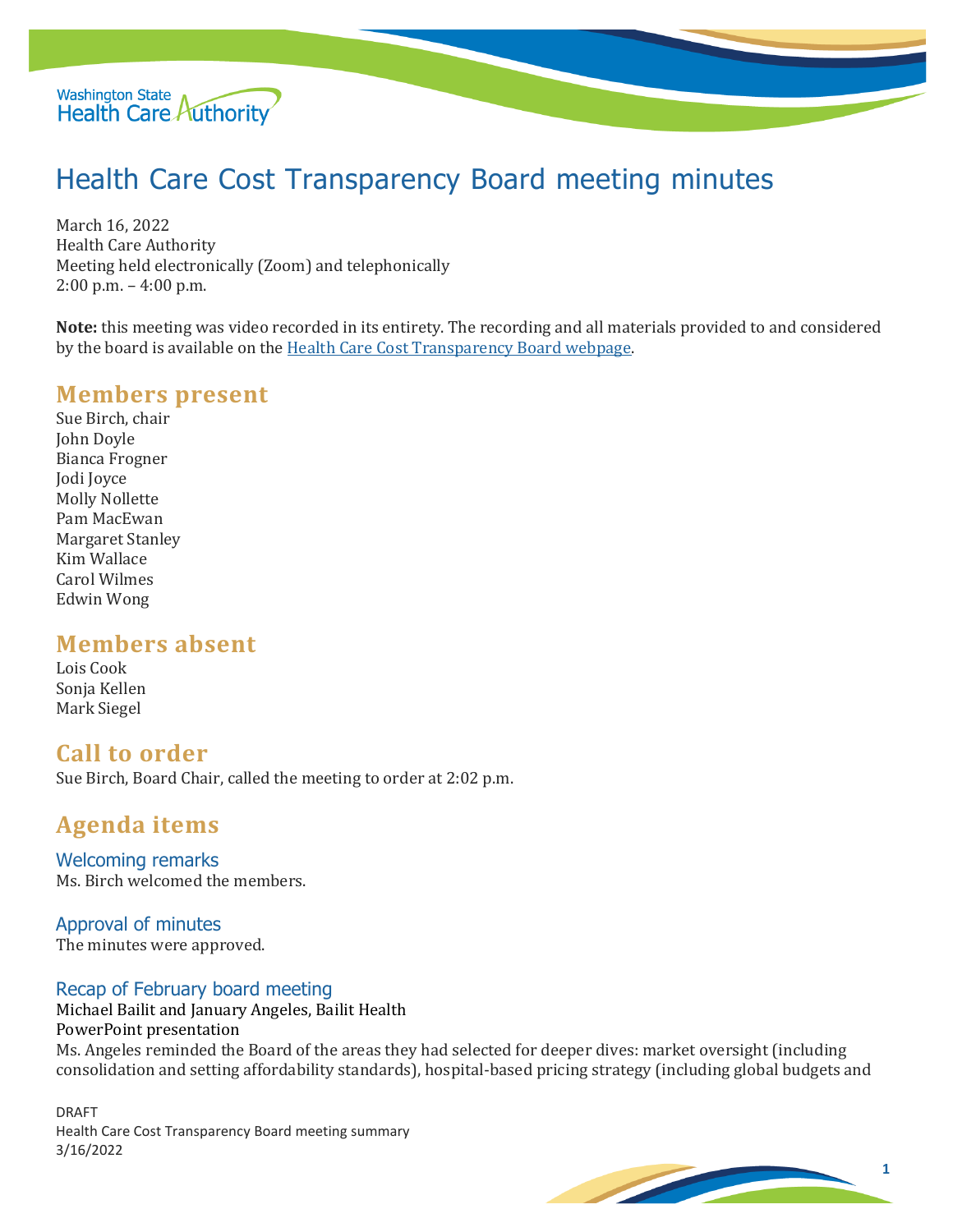labor cost impact), and value-based payments. Board members also wanted to hear more about innovative approaches that other states have *not* pursued and why.

Board members approved amended criteria for selecting strategies to support cost growth benchmark attainment. The approved criteria are:

- Implementation of the strategy is likely to have a substantive impact on cost growth benchmark attainment Evidence supports the strategy, or if not, there is a compelling logic model for the strategy.
- The strategy is actionable for the State, payers or provider organizations.
	- Approval from federal partners is not required to implement the strategy, or there is a high likelihood of obtaining required approval.
- Relevant stakeholders have the capacity to design and execute the strategy thoughtfully and successfully.

## Advisory committee feedback on impacts to consider and cost growth driver analyses AnnaLisa Gellermann, HCA

January Angeles, Bailit Health

Ms. Gellermann presented a summary of feedback from the Advisory committee of Providers and Carriers on possible consequences of transparency and cost reduction efforts, and suggestions from the committee of areas for monitoring and counter-measurement. These included unintended negative impacts on vulnerable populations, fragile health delivery systems, small practices, and primary care utilization and reimbursement, and unwanted cost-cutting. The committee agreed that the effects of the pandemic would influence benchmark results with rising labor costs, changes in utilization and required benefit changes.

Ms. Angeles presented feedback from the Advisory Committee on Data issues on the cost growth driver analysis. The committee agreed that HCA's recommendation for initial analyses of cost drivers seemed reasonable. The initial analyses are proposed as the following: Spend and trend by geography, trends in price and utilization, spend and trend by health condition, spend and trend by demographics, and monitoring of potential unintended adverse consequences. One member suggested use of the CMS Chronic Condition Warehouse for identifying and grouping conditions to analyze. Some members were interested in independent analyses of pediatric conditions.

The Board engaged in discussion about the CCW, and the availability of other data sources related to conditions and demographics. One Board member suggested selection based on current use and ease of access, another suggested considering alignment with Oregon as advantageous for participants in both states. Another suggested caution about the impact of the pandemic as potentially undercounting impacted individuals. Mr. Bailit responded that they had created a guide for states but was not aware of an empirical basis for selecting one data source over another. Ms. Gellermann indicated that the specific data sources would be the topic of future discussion with the data committee and Board as staff continued design of the cost driver analysis.

## Data on spending and spending growth in Washington

Michael Bailit and January Angeles, Bailit Health PowerPoint presentation

Mr. Bailit presented an introduction to the discussion of Washington specific data, reminding Board members that data was tool used to identify opportunities and strategies to slow cost growth. He reminded the Board that it could take notice of multiple sources and stressed that reports would vary based on the data content and methodology. He encouraged the Board to ask questions and critical thinking to conclusions presented in data.

DRAFT Health Care Cost Transparency Board meeting summary 02/16/2022

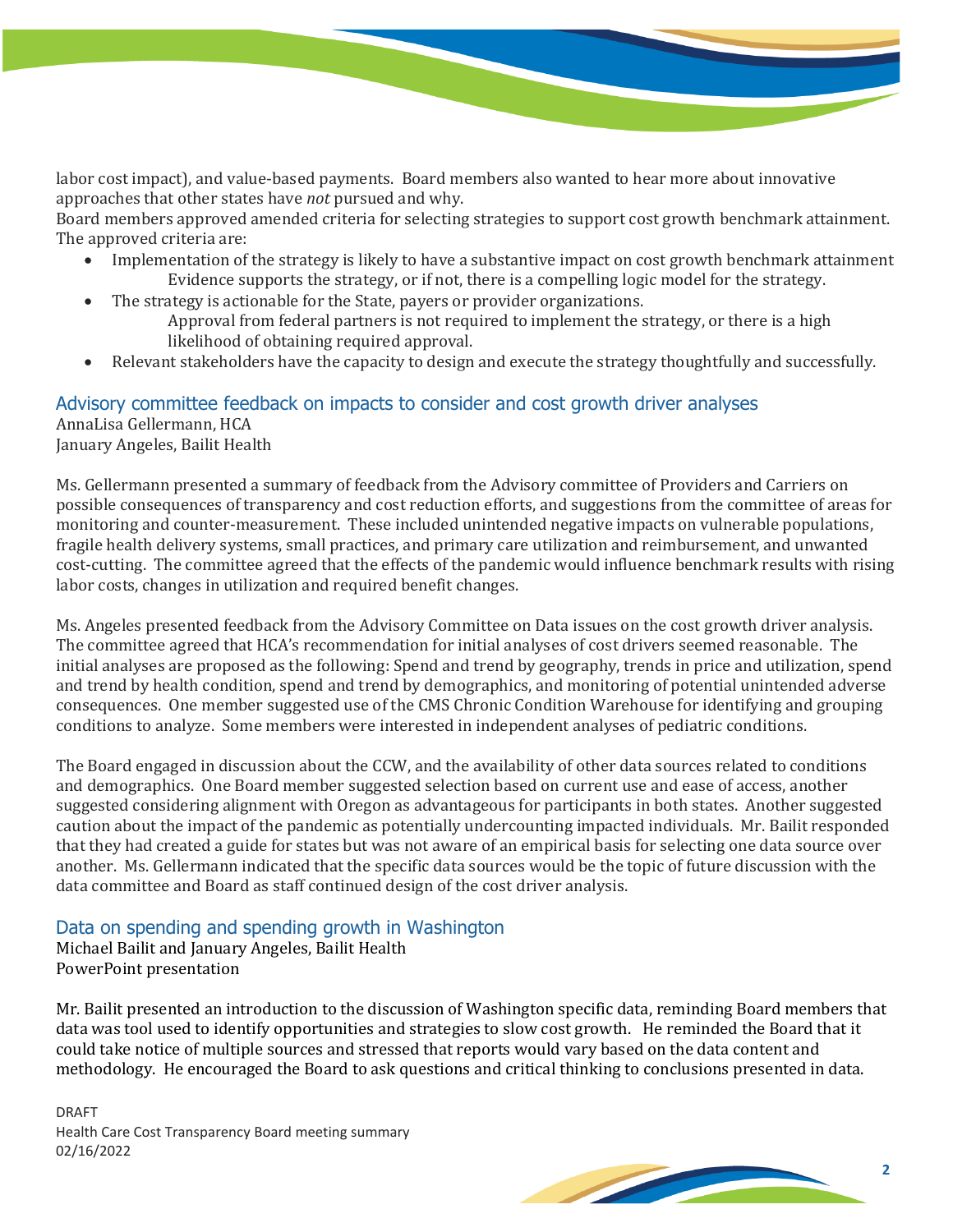He asked the Board to consider what the data said about where costs were rising highest and fastest, what concerns should be considered when interpreting the data, and what further analyses should be considered to better understand what is driving spending and spending growth.

#### Washington State Commercial Trends in Cost 2016-2019

Jane Beyer, Office of the Insurance Commissioner Amy Kinner, OnPoint PowerPoint presentation

Ms. Beyer introduced the OnPoint presentation by sharing the OIC's goal of having Washington specific information on trends in the commercial market that they regulate: full insured individual, large and small group health plans. The analysis requested of OnPoint was of price and utilization over a three-year period. Ms. Beyer shared that after viewing the dashboard, the office had determined that it might support their efforts to investigate and regulate mental health parity and consumer payments for ground ambulance services. Ms. Beyer also informed the Board that they would likely not be updating the tool to include data after 2019, as that work was substantially similar to the Board's legislative directive.

Ms. Kinner walked the Board through the dashboard created by the OIC. One Board member asked for clarification of the number of covered lives in the commercial market, and Ms. Beyer estimated the number at between 1.2 and 1.5 million lives. One Board member asked if there had been an attempt to determine if self-insured costs were similar. Ms. Beyer shared that the OIC did not conduct that analysis, which might require exploration of the Fair Health database or coordination with the Washington Health Alliance.

#### Public comment

Ms. Birch called for comments from the public.

#### Eric Lewis, CFO, Washington State Hospital Association

Mr. Lewis stated that the Board had important work and a big challenge to ingest data to determine and slow cost growth. He emphasized that the impact of significant changes to due Covid, inflation, labor costs and energy costs presented a challenge, and urged the Board to consider an adjustment to the benchmark to a higher number or using 2022 as a base year rather than 2021. He stated that half of hospital expenditures are spent on wages, that hospitals have been paying wage increases of over 10%. He also urged the board to consider these challenges with ad hoc reporting and attention to the context when reporting on providers who exceed the benchmark. He offered partnership in determining future cost mitigation strategies. In response to a question from the Board about accounting for federal relief money, Mr. Lewis shared that the majority of those funds were used to replace lost revenue from halting non-emergency procedures as directed by federal and state directives, and to support increase cost of procedures, with the result of stabilizing hospitals and supporting continued services.

#### Other data on health care cost trends in Washington

Michael Bailit and January Angeles, Bailit Health PowerPoint presentation

Mr. Bailit presented a survey of various measures tracking spending growth from varied sources including the OIC, the Washington Health Alliance, and the Health Care Cost Institute. These showed increasing cost trends in various markets including Medicaid, PEBB, and Washington vs. national growth in service category spending. He indicated

DRAFT Health Care Cost Transparency Board meeting summary 02/16/2022

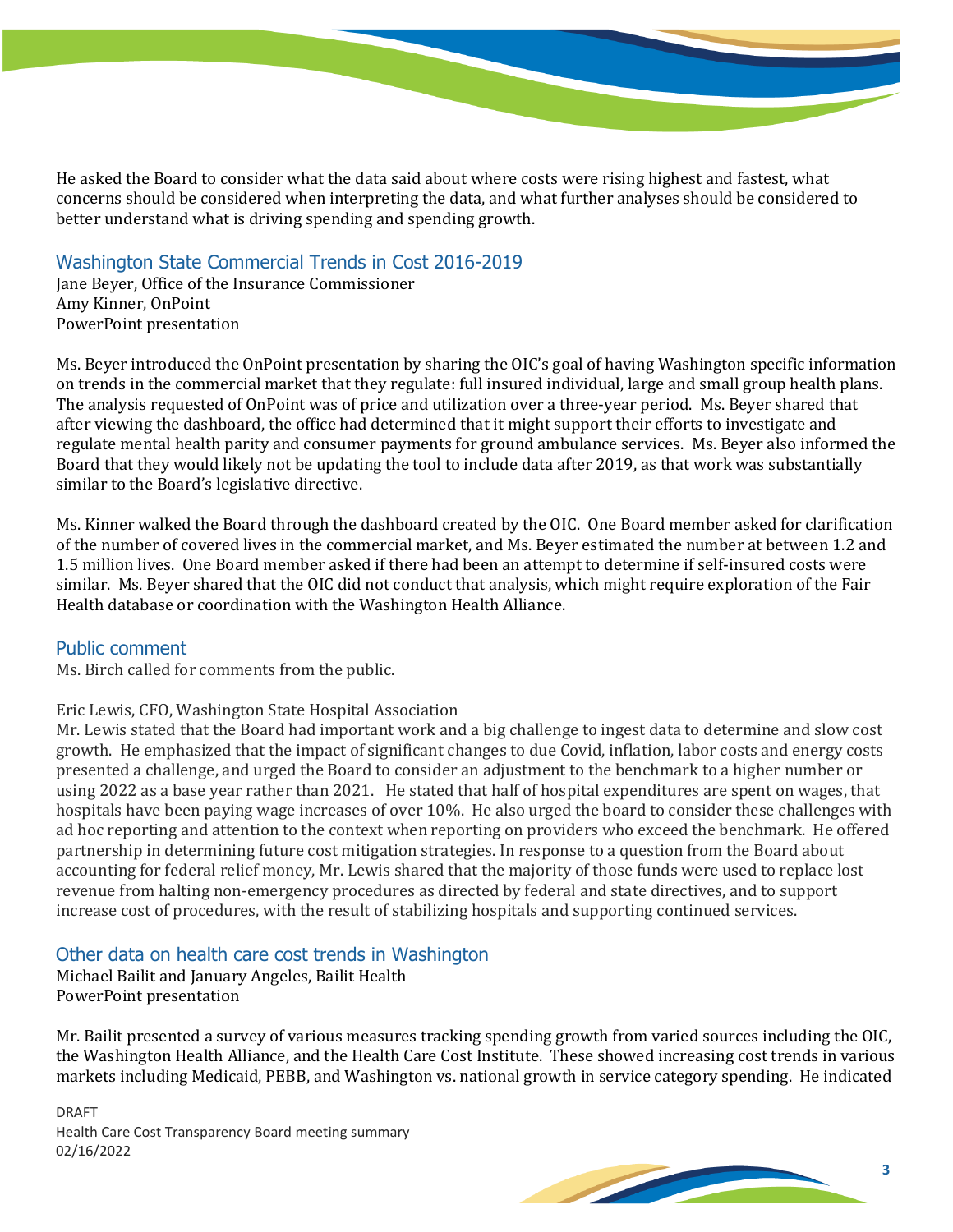that these types of data reports are the types that should be reviewed by the Board on a regular basis to determine cost mitigation strategies.

The Board engaged in discussion about several aspects of the presentation, asking clarifying questions about the data sources and methodology. The Board generally expressed interest in pharmacy cost generally, with correlation between new drug development and mandates to understand their impact. One member expressed an interest in understanding impacts in both cost shifting and utilization shifting (from acute inpatient to outpatient). One Board member urged the consideration of consolidation, especially acquisition of physician practices, as a significant area to understand. One Board member requested data on comparable with other states related to trend changes, and a breakdown of price utilization. Mr. Bailit shared that only limited data was available for 2020, but that a comparison could be shared in the future. He also shared that understanding the impact of price vs. volume would be important and required a measure of service mix (which would need to be based on a tool such as one developed by Milliman or HCCI). The Board also identified a priority for a deeper dive into hospital costs.

## Impact of COVID 19 and rising inflation on the Cost Growth Benchmark program

Michael Bailit and January Angeles, Bailit Health PowerPoint presentation

Ms. Angeles informed the Board about the impact of Covid on spending trends in 2019 and 2020. Minnesota and Massachusetts have both reported a decline in health care spending for that period. The trend for 2020 and 2021 is expected to be higher. She also shared information about rising costs, affected by supply chain issues, labor shortages and elevated labor costs. All these factors raise concerns about near term prospects for meeting the benchmark.

Ms. Angeles also discussed some economic indicators including a trend chart of personal consumption expenditures from 1996-2021 showing that 2019 and 2021 were very different than historic trends. Inflation and real gross domestic product are strong predictors of health care spending growth, but the impact is often delayed due to the contracting cycle.

The board was reminded of the criteria it had adopted to revisiting the cost growth benchmark and invited to engage in a discussion. Ms. Angeles shared other states have retained their benchmark values and interpret 2020 and 2021 results (at least) in the context of the pandemic and its economic impact. The board engaged in discussion.

In general, the Board supported increased communication and feedback with stakeholders, including their advisory boards. One member suggested the Board acknowledge the comments of both WSHA and WSMA to the Board describing the challenges they are currently facing. Another member stressed the importance of continued dialog with stakeholders in the face of long-lasting stresses to the health care system.

Members generally agreed not to adjust the benchmark because that they lacked sufficient information and clarity to consider a change. Several members stressed that the challenges described by stakeholders should and would be considered when considering benchmark results. The Board determined not to adjust the benchmark, but to monitor the situation closely. Ms. Birch directed staff to work with her on acknowledgement strategies.

#### Adjournment

Meeting adjourned at 3:56 p.m.

# **Next meeting**

Wednesday, March 16, 2022 Meeting to be held on Zoom

DRAFT Health Care Cost Transparency Board meeting summary 02/16/2022